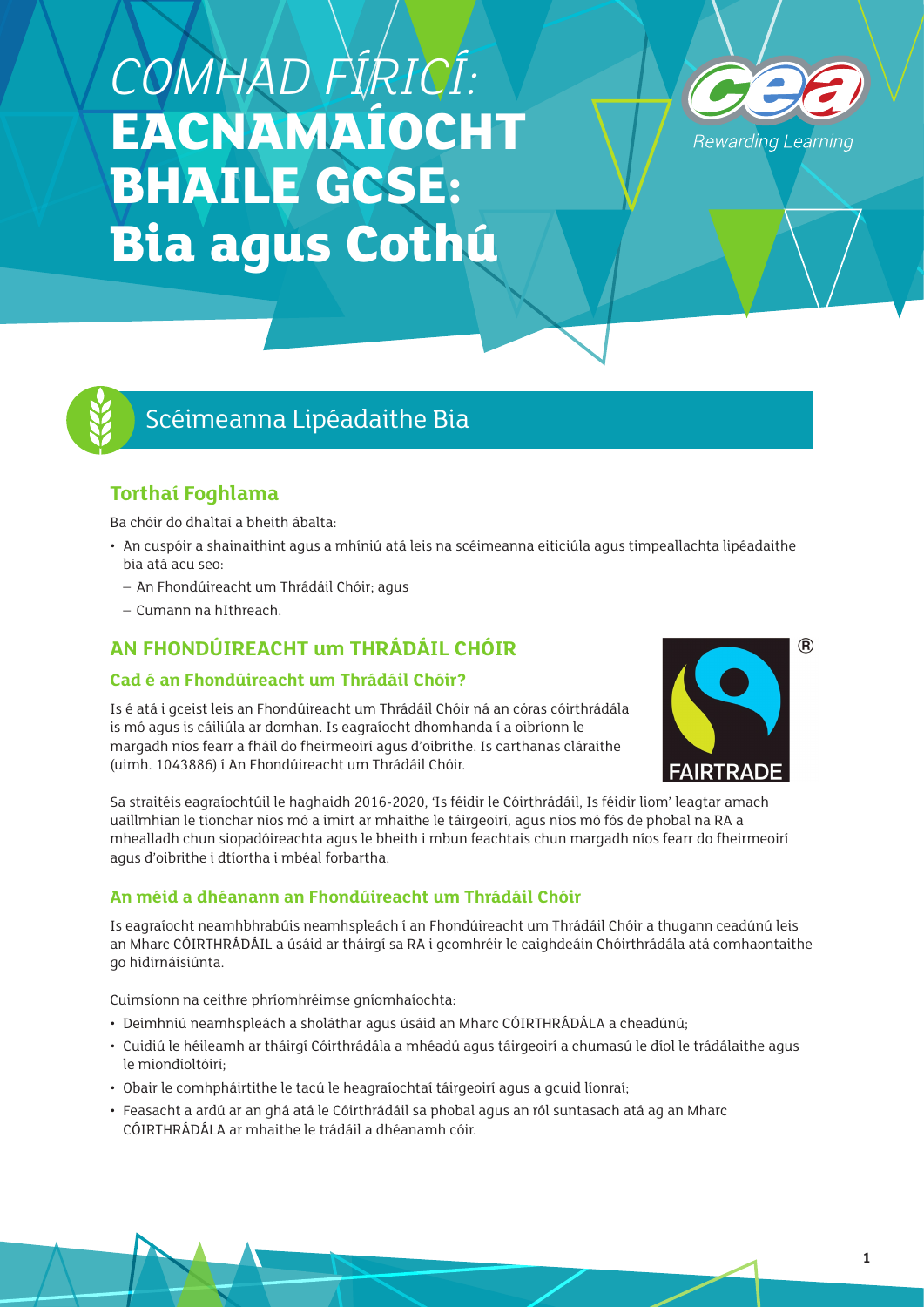Go bunúsach is é atá i gceist le Cóirthrádáil ná:-

- praghsanna níos fearr;
- dea-choinníollacha oibre;
- téarmaí córa trádála do fheirmeoirí agus d'oibrithe;
- tacaíocht le haghaidh forbairt phobail feirmeoireachta agus oibrithe rathúla le go mbeadh níos mó smachta acu ar a gcinniúint féin; agus
- an timpeallacht ina gcónaíonn agus ina n-oibríonn siad a chosaint.

Ar an iomlán, cuireann Cóirthrádáil cobhsaíocht ioncaim ar fáil do theaghlaigh tuaithe a chuireann ar a gcumas pleanáil don todhchaí. Oibríonn sí le leas feirmeoirí beaga agus oibrithe, atá ar na daoine is mó imeallaithe ar domhan, trí thrádáil seachas cabhair le cur ar a gcumas a mbeatha a shaothrú agus barr a gcumais a bhaint amach. Is deis é fosta nascadh leis na daoine a fhásann na hearraí ar a mbraitheann muid uilig.

#### **Cad é a chiallaíonn an Marc CÓIRTHRÁDÁLA?**

Is lipéad deimhniúcháin cláraithe é an Marc CÓIRTHRÁDÁLA le haghaidh táirgí a thagann ó tháirgeoirí i dtíortha i mbéal forbartha. Tugtar an 'lógó Cóirthrádála' air in amanna.

Nuair a cheannaíonn tomhaltóirí táirgí a bhfuil an Marc CÓIRTHRÁDÁLA orthu, tacaíonn siad le feirmeoirí agus oibrithe agus iad ag obair lena mbeatha agus a bpobail a fheabhsú.



Caithfidh táirgí a bhfuil an Marc CÓIRTHRÁDÁLA orthu caighdeáin idirnáisiúnta Cóirthrádála a shásamh. Is é an foras deimhniúcháin idirnáisiúnta Cóirthrádála Idirnáisiúnta a leagann iad seo síos. Déantar na caighdeáin seo a aontú trí thaighde agus chomhairliúchán le baill na scéime Cóirthrádála.

Ciallaíonn an Marc gur eagraíochtaí do fheirmeoirí nó plandálacha mionscála a tháirg na comhábhair Chóirthrádála sa táirge a chomhlíonann caighdeáin shóisialta, eacnamaíocha agus thimpeallachta Chóir Thrádála. Cuimsíonn na caighdeáin:-

- Timpeallacht agus cearta oibrithe a chosaint.
- Praghas Íosta Cóirthrádála a íoc. Socraítear an praghas Cóirthrádála íosta le costas táirgthe inbhuanaithe an táirge sin a chlúdach sa réigiún sin. Tá seo mar a bheadh líontán sábhála tábhachtach ann do fheirmeoirí agus d'oibrithe. Cinntíonn an chosaint seo gur féidir leo ioncam seasta cinnte a bheith acu agus pleanáil don todhchaí.
- Biseach Cóirthrádála le hinfheistiú i dtionscadail ghnó nó phobail. Socraíonn na feirmeoirí agus na hoibrithe iad féin an dóigh ar cheart don Bhiseach Cóirthrádála a infheistiú. Is é atá i gceist leis an bhiseach ná an tsuim bhreise airgid a íoctar ar bharr an phraghais íosta Chóirthrádála a fhaigheann feirmeoirí agus oibrithe ar féidir é a infheistiú i:
	- scoileanna;
	- iompar;
	- cúram sláinte;
	- sláintíocht;
	- timpeallacht fheabhsaithe; agus
	- trealamh agus cleachtas gnó níos fearr.
- Deimhniúchán do phlandálacha a tháirgeann táirgí amhail bananaí, tae agus bláthanna. Is comhlachtaí iad sin a fhostaíonn líon mór oibrithe ar eastáit. Cuimsíonn caighdeáin cearta bunúsacha amhail iad a choinneáil slán agus sláintiúil, a thugann saoirse ó mhargáil dóibh, a choisceann leithcheal agus a chinntíonn nach dtarlaíonn dúshaothrú páistí mídhleathach.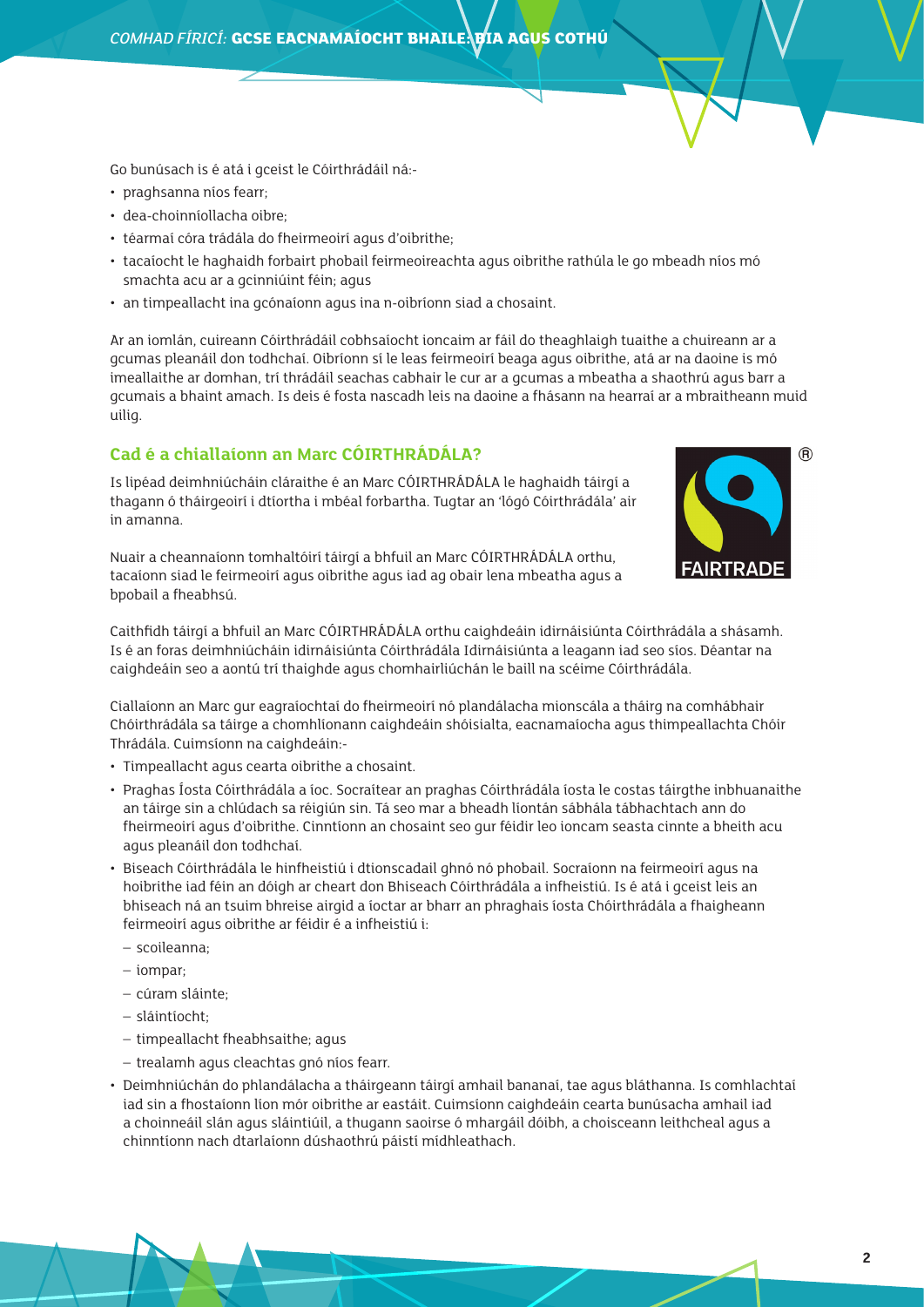#### **Is le feirmeoirí agus oibrithe 50% de Chóirthrádáil**

Oibríonn Cóirthrádáil le réimse páirtithe leasmhara ach is le táirgeoirí thar cionn eagraíochtaí feirmeora agus oibrithe 50% den chóras dhomhanda.

Agus iad ar comhchéim tá ionchur ag táirgeoirí sa chinnteoireacht taobh istigh den Chomhthionól Ghinearálta agus ar Bhord Stiúrthóirí Idirnáisiúnta Chóirthrádála. Tríd an Bhord agus a choistí, tá siad bainteach le cinntí ar na rudaí seo a leanas:-

- 1. Straitéis ghinearálta;
- 2. Úsáid áiseanna; agus
- 3. Praghsanna, bisigh agus caighdeáin a shocrú.

#### **Cóirthrádáil agus inbhuanaitheacht**

Cad chuige a gciallaíonn Cóirthrádáil trádáil inbhuanaithe? Tá go leor cainte ar inbhuanaitheacht, ach cén tionchar is féidir a bheith ag Cóirthrádáil ar thodhchaí inbhuanaithe a thógáil dúinn uilig? Amharc ar an ghearrthóg seo a leanas le haghaidh tuilleadh eolais – [www.fairtrade.org.uk/en/what-is-fairtrade/fairtrade-and-sustainability](http://www.fairtrade.org.uk/en/what-is-fairtrade/fairtrade-and-sustainability)

#### **Cad iad cuid de bhunchlocha na hinbhuanaitheachta?**

- Caighdeán maireachtála: slándáil ioncaim agus bia, riosca agus leochaileacht laghdaithe.
- Eagraíochtaí níos láidre.
- Obair chuibhiúil.
- Cosaint na timpeallachta agus oiriúnú d'athrú aeráide.

Tá níos mó eolais in *'How Green is Fairtrade?'* – scannán a chruthaigh feachtasóirí Chóirthrádála in Bristol le ceiliúradh a dhéanamh gur óstáil siad comhdháil um Bhailte Cóirthrádála Idirnaisiúnta (*International Fair Trade Towns*) agus stádas Bristol mar Phríomhchathair Ghlas na hEorpa (European Green Capital) in 2015. Is féidir seo a fheiceáil ar You Tube – [www.youtube.com/watch?v=gG3fd1Jg7Jk](http://www.youtube.com/watch?v=gG3fd1Jg7Jk)

- Rochtain ar mhargadh agus trádáil níos cothroime.
- I dtreo comhionannas inscne.
- Táirgiúlacht agus cáilíocht.
- Rochtain ar sheirbhísí bunúsacha. (www.fairtrade.org.uk)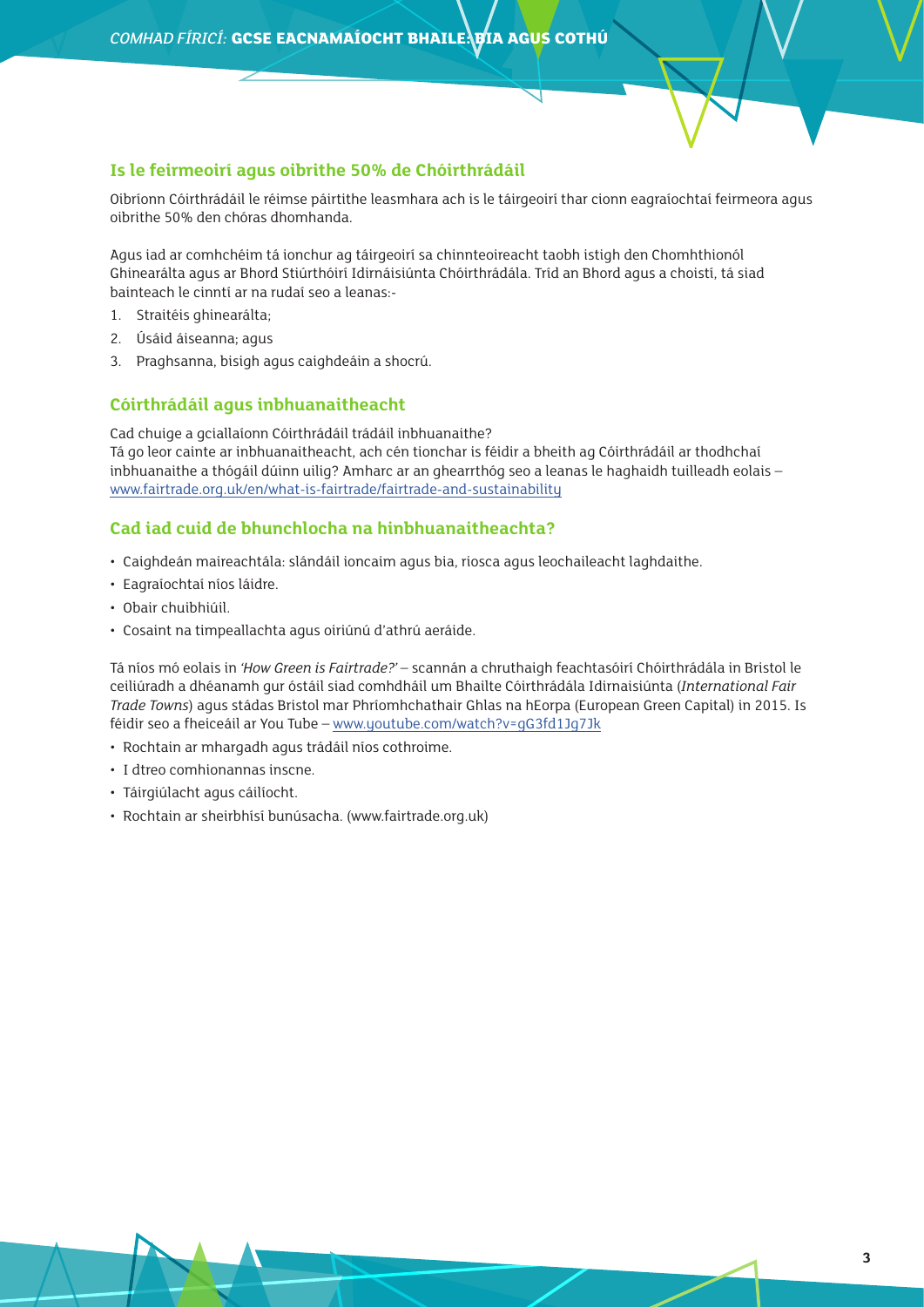### **Achoimre**

- Is é an córas idirnáisiúnta Cóirthrádála (a bhfuil an Fhondúireacht um Thrádáil Chóir mar chuid de) an córas trádála is mó agus is cáiliúla ar domhan. Is eagraíocht dhomhanda í a oibríonn le margadh níos fearr a fháil do fheirmeoirí agus d'oibrithe.
- Sa straitéis eagraíochtúil le haghaidh 2016-2020, 'Is féidir le Cóirthrádáil, Is féidir liom', leagtar amach uaillmhian le tionchar níos mó a imirt ar mhaithe le táirgeoirí, agus níos mó fós de phobal na RA a mhealladh chun siopadóireachta agus le bheith i mbun feachtais chun margadh níos fearr do fheirmeoirí agus d'oibrithe i dtíortha i mbéal forbartha.
- Is carthanas cláraithe í An Fhondúireacht um Thrádáil Chóir.
- Cuimsíonn an cheithre phríomhréimse gníomhaíochta:-
	- 1. Deimhniú neamhspleách a sholáthar agus úsáid an Mharc CÓIRTHRÁDÁLA a cheadúnú.
	- 2. Cuidiú le héileamh ar tháirgí Cóirthrádála a mhéadú.
	- 3. Obair le comhpháirtithe le tacú le heagraíochtaí táirgeoirí.
	- 4. Feasacht a ardú ar an ghá atá le Cóirthrádáil sa phobal.
- Nuair a cheannaíonn tomhaltóirí táirgí a bhfuil an Marc CÓIRTHRÁDÁLA orthu, tacaíonn siad le feirmeoirí agus oibrithe agus iad ag obair lena mbeatha agus a bpobail a fheabhsú.
- Go bunúsach is é atá i gceist le Cóirthrádáil ná praghsanna níos fearr, dea-choinníollacha oibre, téarmaí córa trádála do fheirmeoirí agus d'oibrithe, tacaíocht le haghaidh forbairt phobail feirmeoireachta agus oibrithe rathúla agus an timpeallacht ina gcónaíonn agus ina n-oibríonn siad a chosaint.
- Is lipéad deimhniúcháin cláraithe é an Marc CÓIRTHRÁDÁLA le haghaidh táirgí a thagann ó tháirgeoirí i dtíortha i mbéal forbartha. Tugtar an 'lógó Cóirthrádála' air in amanna.
- Socraítear an Praghas Cóirthrádála Íosta le costas táirgthe inbhuanaithe an táirge sin a chlúdach sa réigiún sin. Cinntíonn sé seo go bhfuil ioncam seasta cinnte ag feirmeoirí agus oibrithe agus gur féidir leo pleanáil don todhchaí.
- Is é atá i gceist leis an Bhiseach Cóirthrádála ná an tsuim bhreise airgid a íoctar ar bharr an phraghas íosta Cóirthrádála a fhaigheann feirmeoirí agus oibrithe ar féidir é a infheistiú i scoileanna, iompar, cúram sláinte, sláintíocht, timpeallacht fheabhsaithe, agus trealamh agus cleachtas gnó níos fearr.
- Maidir le táirgí áirithe deimhníonn Cóirthrádáil plandálacha fosta.
- Tá táirgeoirí ar comhchéim (50%) mar sin tá ionchur acu sa chinnteoireacht.
- Tá córas deimhniúcháin Cóirthrádála á reáchtáil ag comhlacht neamhspleách ar a dtugtar FLO-CERT a chinntíonn go gcomhlíontar caighdeáin ábhartha sóisialta agus timpeallachta.
- Is féidir le Cóirthrádáil tionchar a imirt ar thodhchaí inbhuanaithe a thógáil trí chaighdeán maireachtála a fheabhsú do fheirmeoirí agus d'oibrithe, trí eagraíochtaí níos láidre a chruthú, trí thimpeallacht mhaith oibre a chinntiú, trí chosaint a chur ar fáil don timpeallacht, trí thrádáil níos córa a chur ar fáil, trí obair i dtreo comhionannas inscne, trí thacú le feirmeoirí táirgeacht a fheabhsú agus trí rochtain ar sheirbhísí bunúsacha a chinntiú.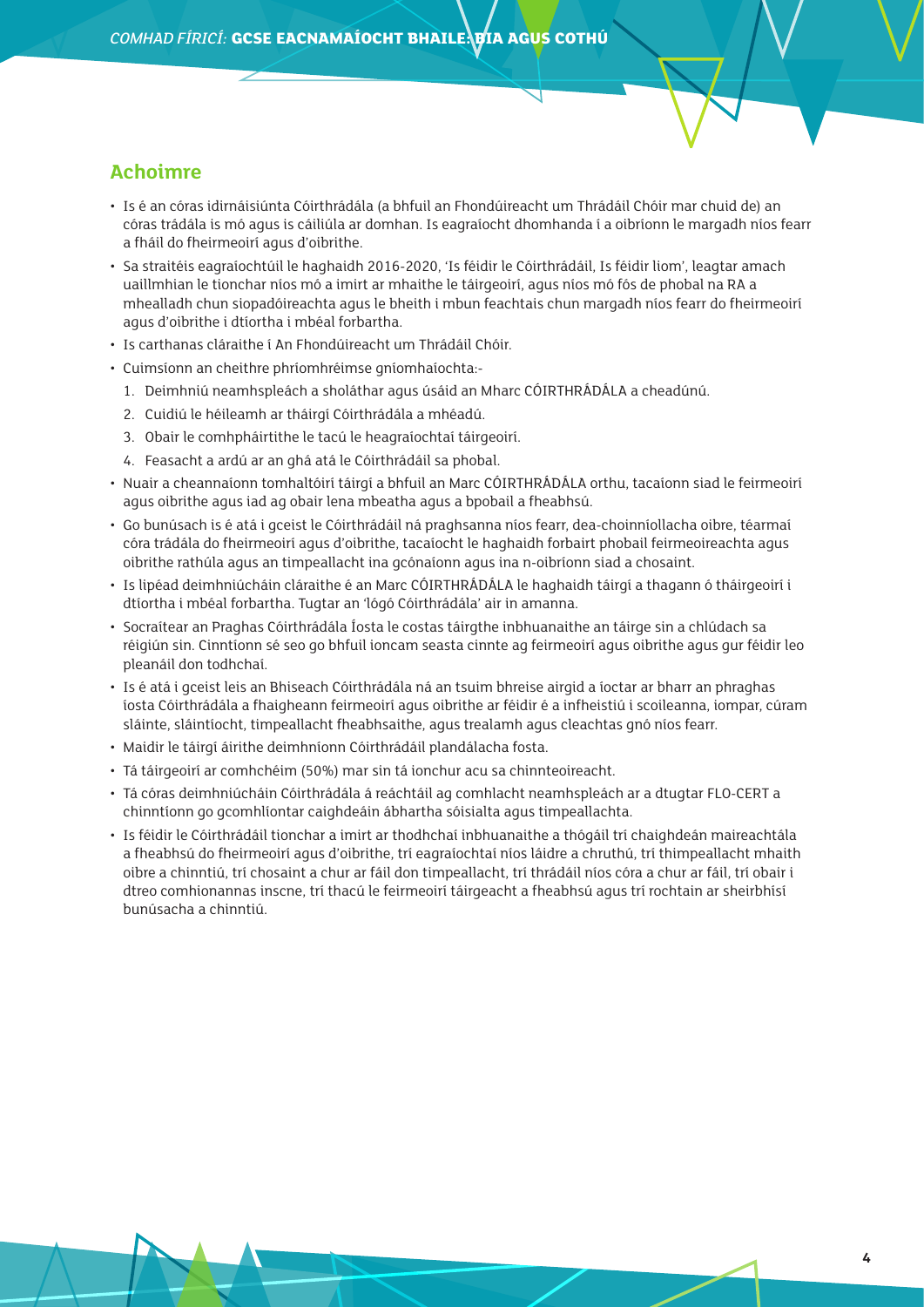#### **CUMANN NA HITHREACH**

Is é Cumann na hIthreach an charthanacht is mó ballraíocht sa RA i mbun feachtais ar son bia, feirmeoireachta agus úsáid talún atá folláin, daonna agus inbhuanaithe. Is é an t-aon charthanacht sa RA í a oibríonn thar speictream shláinte an duine, na timpeallachta agus leas ainmhithe. An chúis atá leis sin nach féidir déileáil leis na cúrsaí seo ina n-aonair. Imscrúdaigh an ghearrthóg seo – [www.soilassociation.org/](http://www.soilassociation.org/about-us/soilfilm/) [about-us/soilfilm/](http://www.soilassociation.org/about-us/soilfilm/) le haghaidh tuilleadh eolais.



Bhunaigh grúpa daoine Cumann na hIthreach toisc go raibh siad imníoch faoi na himpleachtaí sláinte a bhain le córais feirmeoireachta a bhí ag éirí níos déine i ndiaidh an Dara Cogadh Domhanda. Sa lá atá inniu ann tá siad go fóill dírithe ar athrú dearfach a chur ar bun.

Tá fócas leathan lena gcuid oibre – tá seo amhlaidh toisc nach bhfuil aon réiteach amháin ar na fadhbanna atá ag ár gcultúr bia.

Tacaíonn siad le prionsabail agus cleachtais orgánacha, le sláinte agus fuinneamh daoine, ainmhithe feirme agus an dúlra a chinntiú.

Oibríonn siad le go mbeidh bia maith mar rogha fhurasta do gach duine ar fud na RA, is cuma cé hiad nó cá háit a bhfuil siad tríd an obair a dhéanann **Bia don Bheatha**.

#### **Cad é a dhéanann Cumann na hIthreach?**

- Oibríonn Cumann na hIthreach leis an **chultúr bia** a athrú i scoileanna, ospidéil, tithe cúraim, ionaid oibre agus ar an mhórshráid.
- Eagraíonn Cumann na hIthreach scéimeanna le **todhchaí na feirmeoireachta** a chinntiú agus déanann siad **stocaireacht ar an rialtas** le hathruithe a dhéanamh ar bheartais dhochracha.
- Le cuidiú ó bhaill, bíonn Cumann na hIthreach i mbun **feachtais le haghaidh athruithe dearfacha** ar bhia agus ar fheirmeoireacht.
- Bíonn Cumann na hIthreach **ag plé le feirmeoirí, le próiseálaithe, le lónadóirí agus le croiteoirí** le prionsabail orgánacha agus éiceolaíochta a thabhairt chun cinn.

#### **Tá trí phríomhthéama straitéiseacha acu:-**

• **I dtreo na todhchaí**

Tá an brú ar áiseanna an domhain ag dul i méid mar gheall ar chórais bhia agus dhianfheirmeoireachta. Agus iad ag obair le feirmeoirí, táirgeoirí agus taighdeoirí, tá Cumann na hIthreach ag troid ar son réitigh phraiticiúla ar dhúshláin atá ag an fheirmeoireacht nua aimseartha.

• **Bia maith do gach duine**

Ba cheart go mbeadh bia maith mar an rogha fhurasta do gach duine is cuma cé hiad nó cá háit a bhfuil siad. Tá Cumann na hIthreach ag cur bia maith ar fáil i naíolanna, scoileanna, ollscoileanna, ospidéil, tithe cúraim, ionaid oibre agus ar an mhórshráid.

• **Athrú a chumasú**

Trína bhfochuideachta trádála, Deimhniúchán Chumann na hIthreach, oibríonn Cumann na hIthreach le níos mó ná 6,000 gnólacht. Baintear fíorathrú amach sa domhan mar gheall ar an dóigh a n-oibríonn na gnólachtaí seo – déanann siad feirmeoireacht gan cheimiceáin, déanann siad agus riarann siad bia níos folláine agus tugann siad oideachas dá gcustaiméirí.

Tá feachtas Chumann na hIthreach ar son athraithe ag croílár saincheisteanna a bhaineann le bia agus feirmeoireacht mhaith.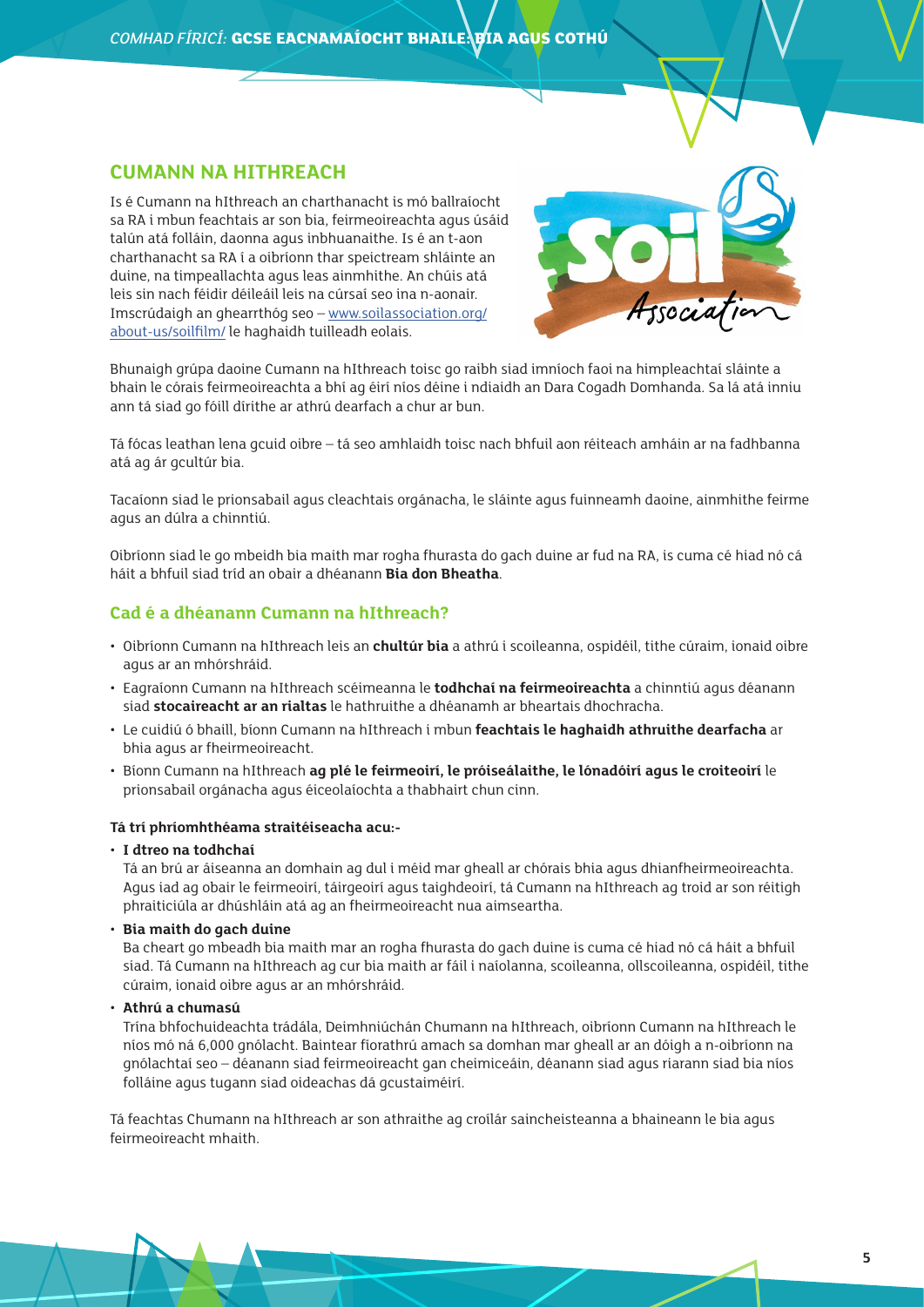Tosaíonn sé ar fad leis an ithir, mar a thosaíonn bunús gach ní beo ar domhan! Ach téann an obair i bhfad níos faide ná sin. Bíonn siad i mbun feachtais ar mhaithe le hithreacha, talamh feirme agus tuath fholláin; cleachtais feirmeoireachta nach ndéanann dochar don timpeallacht agus bia folláin a bhfuil freagracht shóisialta ag baint leis, go háirithe dóibh siúd is mó gá.

Creideann siad go bhfuil feirmeoireacht orgánach níos fearr do dhaoine, níos fearr d'ainmhithe, agus níos fearr don timpeallacht.

Ba cheart go mbeadh rochtain ag daoine ar bhia maith folláin.

#### *"Tá sláinte na hithreach, na bplandaí, na n-ainmhithe agus an duine fite fuaite lena cheile."* An Bhantiarna Eve Balfour, bunaitheoir Chumann na hIthreach

Is de dhlúth agus d'inneach an phláinéid í an ithir. Ach ainneoin go bhfuil ithir fholláin go fóill riachtanach le haghaidh táirgeadh bia, cosaint ar thuilte, agus ár gcumas déileáil le hathrú aeráide, ní thugtar aire di. Tá níos lú ná aon séú de thalamh an domhain fóirsteanach le haghaidh barra a fhás. Ach rinneadh neamhshuim di, agus tá trian d'ithreacha arúla an domhain díghrádaithe – agus tá 75% de sin díghrádaithe go mór.

Tá Cumann na hIthreach tiomanta chun an t-ábhar orgánach san ithir (slat tomhais thábhachtach maidir le sláinte ithreach) a mhéadú faoi 20% thar an 20 bliain amach romhainn. Chomh maith leis sin, is ó fheirmeacha mhonarchan a thagann níos mó ná 80% de na hainmhithe a thógtar san AE gach bliain, ach tá na cleachtais chruálacha seo ar siúl i bhfolach, ar shiúl ó radharc an phobail.

#### **Ár nGnó Deimhniúcháin**

Tá réimse mhór de scéimeanna deimhniúcháin orgánacha agus inbhuanaithe ag Cumann Deimhniúcháin na hIthreach maidir le bia, feirmeoireacht, lónadóireacht, sláinte agus scéimh, teicstílí agus foraoiseacht a aithníonn tomhaltóirí agus gnólachtaí ar fud an domhain agus a bhfuil muinín acu astu. Is iad an deimhnitheoir orgánach is mó sa RA iad, rud a chuireann teachtaireacht shoiléir in iúl do líon méadaitheach tomhaltóirí go bhfuil na táirgí seo freagrach ó thaobh na timpeallachta de agus go sóisialta. Chomh maith leis sin, léiríonn siombail Chumann na hIthreach ar tháirge gur deimhníodh é ag an leibhéal is airde maidir le poitéinseal leas ainmhithe i gcúrsaí táirgí feola, déiríochta agus éisc.

Is bealach tábhachtach iad lipéid bhia le cinntiú gur féidir le tomhaltóirí roghanna feasacha a dhéanamh faoin méid a itheann siad. In éineacht le Atrua i bhFeirmeoireacht Domhanda, (Compassion in World Farming), RSPCA agus Cumann Domhanda um Chosaint Ainmhithe (WSPA) tá Cumann na hIthreach ag obair ar fud an AE le hathrú a éileamh. Tá siad ag éileamh lipéadú ar gach táirge agus comhábhar ainmhithe san AE agus go bhfuil na lipéid simplí agus soiléir leis an eolas is mó atá de dhíth ar thomhaltóirí a thabhairt dóibh. 'Cad é mar a tógadh an t-ainmhí seo?' 'Cad é mar a tógadh an t-ainmhí seo?'

#### **Obair maidir le Bia don Bheatha**

Is é atá i gceist leis an chlár seo ná bia maith a bheith mar rogha fhurasta do gach duine – go mbeidh gach duine in ann sult a bhaint as béilí folláine, blasta agus inbhuanaithe ar bhonn rialta, ag athcheangal daoine leis an áit as a dtagann a gcuid bia, agus oideachas a thabhairt dóibh maidir leis an dóigh a bhfástar an bia agus an dóigh a ndéantar é a chócaráil, agus ar thús cadhnaíochta maidir leis an tábhacht a bhaineann le comhábhair ó fhoinse mhaith.

Oibríonn an clár atá á reáchtáil ag Cumann na hIthreach le scoileanna, naíolanna, ospidéil agus tithe cúraim, ag cuidiú leo eolas agus scileanna a chur chun cinn trí 'chur chuige suímh iomláin'. Spreagann sé seo páistí agus tuismitheoirí, foireann, othair agus cuairteoirí, lónadóirí, cúramóirí agus an pobal níos leithne le guth cumhachtach a chruthú ar mhaithe le hathrú fadtéarmach. ([www.soilassociation.org](http://www.soilassociation.org))